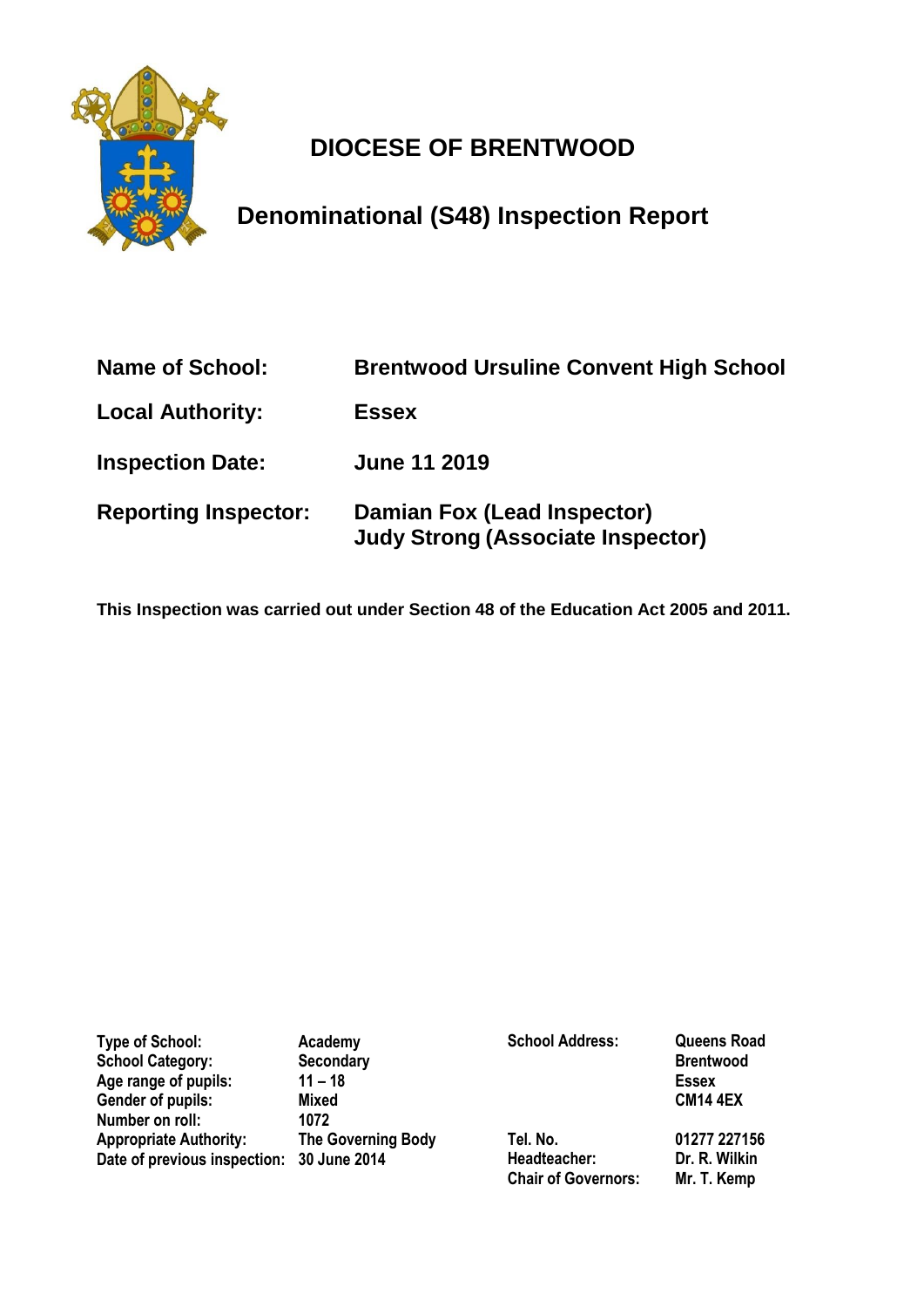# **Information about the school**

Brentwood Ursuline Convent High School (BUCHS) is a Catholic Academy. The school is in Essex Local Authority. The school mainly serves the parishes of Brentwood – Cathedral Church of St. Mary & St. Helen with Holy Cross and All Saints; Hutton – St. Joseph the Worker; Ingatestone – St. John the Evangelist & St. Erconwold; Warley – Holy Cross and All Saints; Ongar – St. Helen; Gidea Park – Christ the Eternal High Priest; Harold Hill 1 - Most Holy Redeemer; Harold Hill 2 - St. Dominic's; Billericay - Most Holy Redeemer, in the Brentwood Deanery. There are currently 1072 students on roll, including 210 in the mixed sixth form. 71% of students are Catholics with most of the remainder coming from other Christian denominations and some coming from other faiths or none. Students come from at least 60 primary schools.

Levels of attainment on entry are above the national average. The majority of students are from minority ethnic background. Currently, 4% of students are on the SEND register, which is below the national average. This includes 0.2% of students with a statement or EHC plan. There are 94 students for whom English is not the first language. 83 students are eligible for Pupil Premium funding.

51% of the teachers are Catholics and eight have the CCRS or similar qualification.

# **Key grades for inspection**

| .              |         |                         |               |
|----------------|---------|-------------------------|---------------|
| 1: Outstanding | 2: Good | 3: Requires improvement | 4: Inadequate |

# **Overall effectiveness of this Catholic school <b>1996 1997 1998 1998 1998 1998 1998 1998 1999 1999 1999**

Brentwood Ursuline Catholic High School is an inclusive Catholic community in which every member of the school is valued. The school is successful in establishing a strong Catholic education for all pupils who affirmed they are treated with dignity and respect in a culture of mutual trust. Governors and School Leaders have a single-minded focus on realising the Ursuline calling to serve young people. They have a strong awareness of their mission based on the charism of St. Angela Merici. The impact of their commitment to shaping the minds, hearts and souls of its pupils is abundantly manifest. The Headteacher and his leadership team constitute an empowering presence in the promotion of the Catholic and Ursuline identity of the school. Pupils identify strongly with their school and its Catholic values. Pastoral care is significantly effective in providing a secure, spiritual learning environment. The school is totally inclusive of pupils with different strengths and challenges. The care pupils receive is a consistent thread running through and a powerful witness to pupils. Relationships across the school demonstrate the impact of the mission of the school, to build a community 'on the vision of Christ', in which pupils learn, grow and serve in the knowledge, love and experience of God. Religious Education (R.E.) is regarded as central to the life of the school, is particularly well resourced and is regarded as a core subject by Governors, the leadership team and indeed the entirety of the school community. Outcomes in R.E. are outstanding for all pupils, irrespective of faith or ability, as a result of strong leadership and carefully planned and delivered teaching.

Parents overwhelmingly agree that the school supports their children in developing values and attitudes that serve the 'Common Good'. One parent said that the school 'has embedded a fantastic Christian ethos' that has helped her child feel valued. Collective Worship is central to the life of the school and constitutes the heart of every school celebration. Collective Worship is integrated into the rhythm of school life.

# **What the school should do to improve further:**

Secure an increase in curriculum time for RE at Key Stage 3 in order to fully meet the requirements of the Catholic Bishops' Conference to reflect the fact that it is a core subject in a Catholic school.

Extend the leadership of Chaplaincy to enhance the prayer and spirituality further through the school.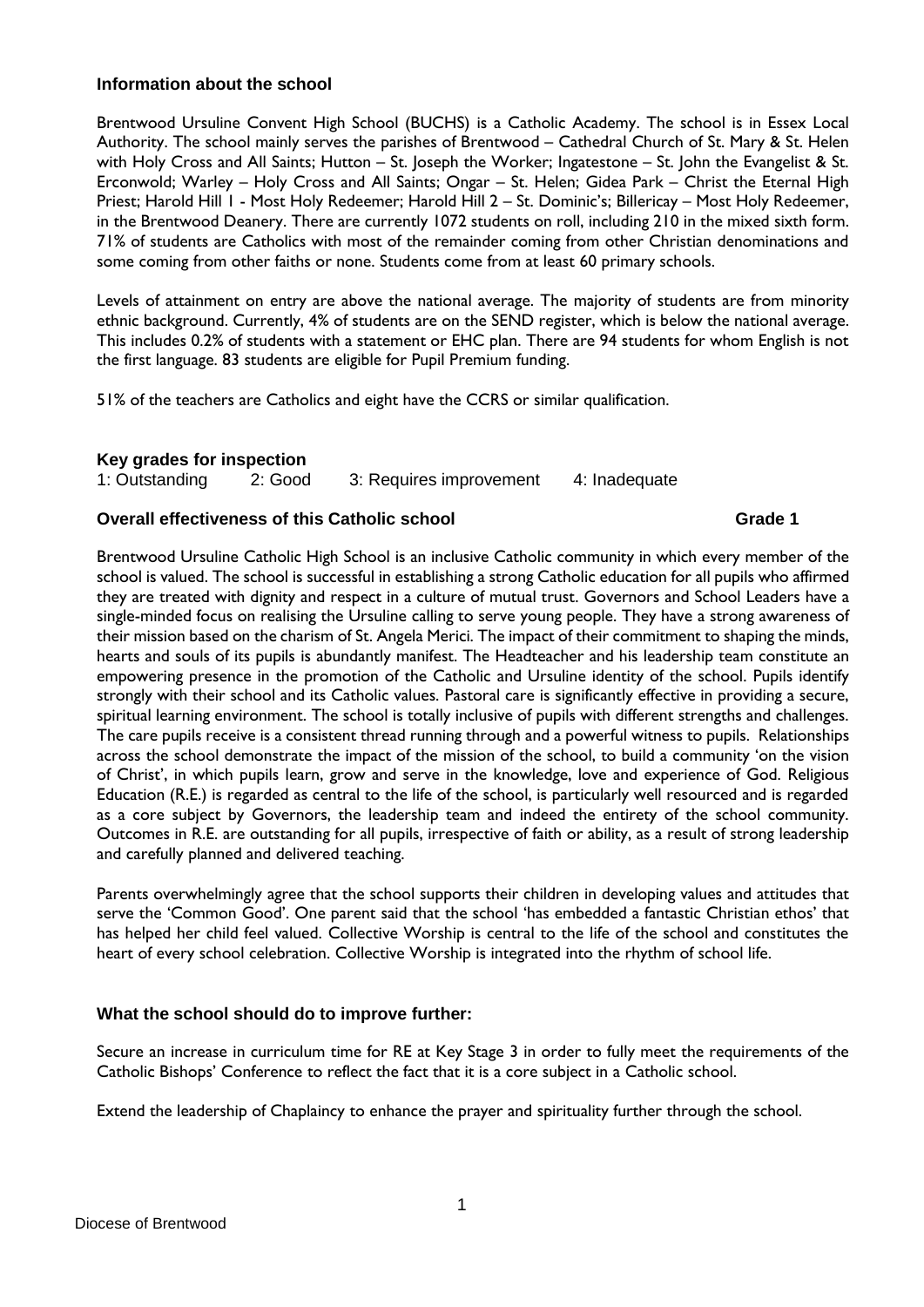### **CATHOLIC LIFE** Grade 1

Pupils derive great benefit from and make a significant contribution to the 'Catholic Life of the School'. They are excellent ambassadors for Catholic education. In discussions and in lessons, pupils articulate their understanding of what it means to belong to an Ursuline Convent School. All pupils take full advantage of the wide-ranging opportunities the school provides for their personal support and development. As a result, they are happy, confident and secure in their own spiritual journey. Pupils behave in a respectful and courteous manner in their encounters with each other and with staff, reflecting the commitment of school leaders to the promotion of high standards of personal behaviour. The inclusion of all members of the community is a significant strength of the school. Pupils were particularly complimentary about the way in which all felt included. Pastoral staff said, 'we do not leave anyone behind.' Pupils have a well-developed understanding of Catholic social teaching. They demonstrate an understanding of their responsibility to serve others and to respect each person as unique and a child of God, through the evident high level of respect for others. Pupils on the Student Council described their role as a 'duty to uphold the school's reputation for kindness and caring'. As a result, pupils respond generously to a range of opportunities to serve others modelled on the example of Christ. Fundraising for people in need is an established part of school life. Pupils are aware of the needs of others in the local and wider community and willingly take up the many opportunities to raise awareness of their challenges and to raise funds. Pupils spoke enthusiastically about the House charities such as CAFOD and the Stroke Foundation. Pupil leadership is a significant strength. Pupils respond willingly to the many opportunities to take on responsibility to help and serve others. Prefects play an important role in promoting the ethos of the school and serve as outstanding role models. There is evident effective support for younger pupils who know they can turn to others when they have concerns. This contributes to an environment in which pupils know they are secure and cared for. The profound impact of outstanding pastoral care is evidenced in the calm harmony that characterises pupils' daily lives. Pupils' understanding of their personal responsibility for others is evident in their exemplary behaviour towards each other. The manifest sense of community is evident in the quality of relationships that prevail amongst staff and pupils. No pupil is left out. Older pupils demonstrate their immense pride in serving and in contributing to making the school evermore effective and spiritual. The behaviour of pupils is exemplary whether in lessons or around the school. The mature and respectful behaviour of pupils makes a significant contribution to the learning environment and the strong Ursuline ethos that permeates the school. The view of the vast majority of parents is that the school is highly successful in everything it does for them and their children. One parent commented on the positive impact the strong, Catholic ethos was having on her child.

The Ursuline Convent School empowers students to realise in their lives the central theme of its mission. The School Mission Statement is a clear and inspiring expression of the educational mission of the Church. 'To base the life of the school on the vision of Christ' captures the ethos of this outstanding Catholic school, particularly in terms of the way in which the ministry of Christ is modelled by all staff. They way in which students relate to each other and offer mutual support reflects the deep sense of care for each other.

The school is distinctly Catholic. The Catholic ethos and identity of the school community is visible through the centrality of religious icons and images displayed and treated with respect throughout the school. The chapel is visually inspiring. The original altar from the Ursuline Convent era serves as a physical and spiritual link with the charism of the Ursuline order, in whose footsteps the school proudly walks. The chapel serves as the spiritual centre of the school and is an inspiration for teachers and pupils. They are blessed to have the Blessed Sacrament in the chapel. The chapel is open all day and is used effectively for prayer and reflection by staff and pupils. The 'Catholic Life of the School' forms a regular feature of the professional development of all staff. Catholic distinctiveness also features prominently in staff induction programmes. The way in which the Headteacher and his leadership team model 'Catholic Life', constitutes a significant formative instrument.

Pastoral care is a significant strength of the school, evidenced in interviews with Governors, students and parents. Several parents cited examples of the impact of the strong supportive ethos on their children. Students unanimously voiced their affirmation of the inspiring, encouraging and caring nature of pastoral support, particularly at crucial times in their lives. A secure Relationships and Sex Education programme is evident.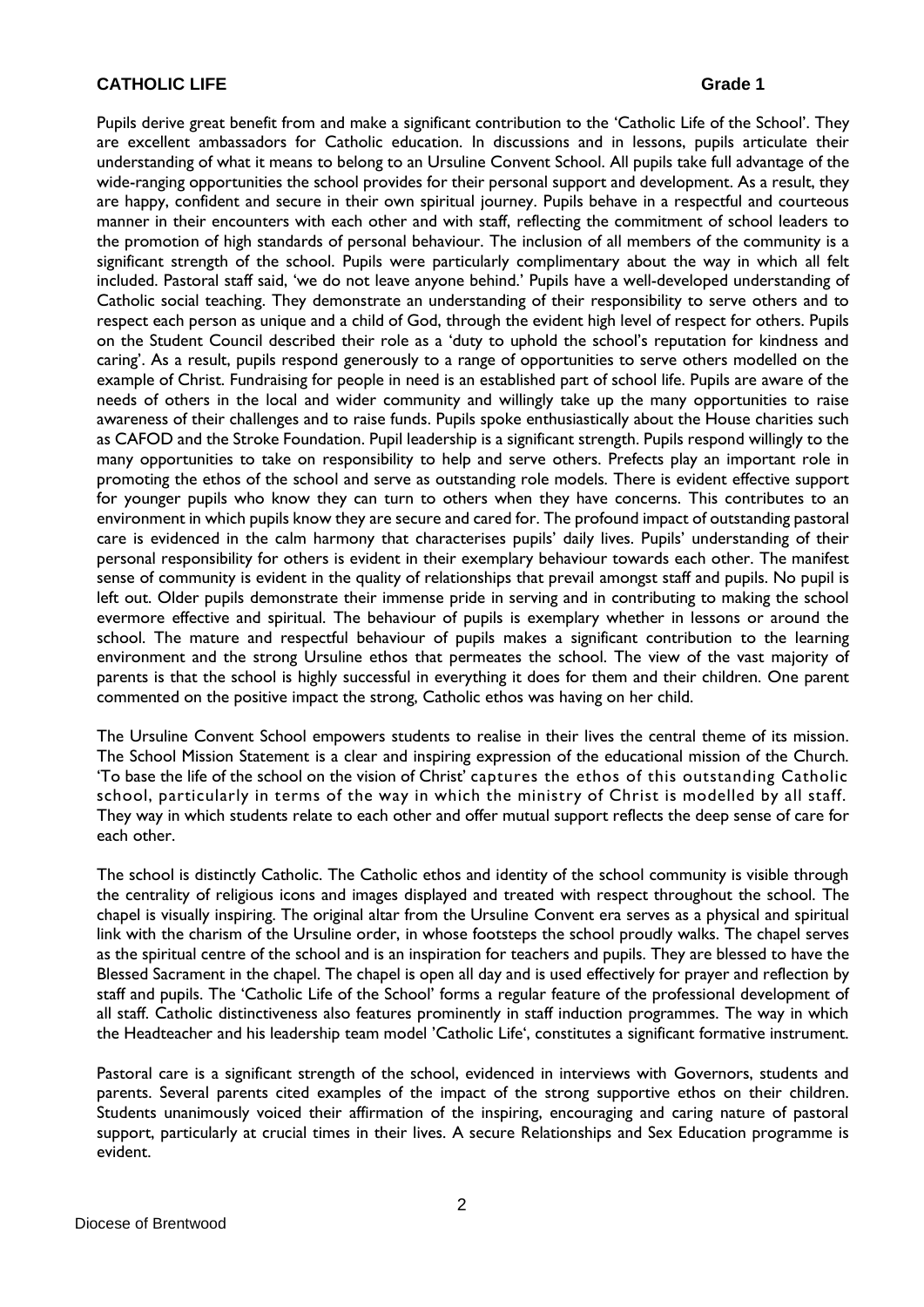Behaviour policies are rooted in Gospel values and the teaching of the Catholic Church. These policies embody throughout the importance of personal responsibility and the need for justice and forgiveness. Pupils spoke warmly of the support, praise and encouragement they receive. Students highlighted the supportive nature of relationships between staff and students and their impact on the academic, spiritual, social and cultural development of students.

The school's leadership is deeply committed to the Church's mission in education. The Governing Body describe an understanding of their role as preparing young girls to be 'complete people'. Leaders are committed to maintaining a balance between school improvement and Catholic distinctiveness. They have a strong sense of vocation to provide a school that responds to the needs and strengths of staff and pupils. The development of the 'Catholic Life of the School' is seen as a core leadership responsibility. The obvious commitment of the school to the welfare of the pupils is reflected in the programme of continuing professional development. The Governing Body meets regularly with the Headteacher and provide appropriate support and challenge. They are dedicated to the development of the 'Catholic Life of the School'. They visit regularly for Mass and special events. The self-evaluation prior to the inspection was fully endorsed by inspectors in all areas. The impact of the Headteacher and his senior staff is a significant factor in strengthening spiritual development across the school. The school has highly successful strategies for engaging with almost all parents and carers to the very obvious benefit of pupils, including those who might traditionally find working with the school difficult. The way in which there is constant communication between the school and parents was affirmed unanimously during parental interviews. The dedication of leaders and managers to their pupils has resulted in a highly effective transition process for pupils from primary school who need further opportunities to learn. Staff training ensures that pupils joining the school feel secure and welcome.

# **RELIGIOUS EDUCATION Grade 1**

Pupils are passionate about Religious Education. They generally enjoy Religious Education lessons and there was unanimous affirmation during interviews and within the classroom, that they appreciate the encouragement and praise they receive. Pupils particularly appreciate the range of teaching strategies used by teachers to engage and enthuse them. One pupil spoke of the 'genuine passion' teachers had for the subject. They value their teachers highly. They develop excellent relationships based on trust and respect. As a result, pupils respond with commitment and concentrate well. Behaviour for learning is outstanding. Teachers have high expectations of their pupils to which nearly all pupils rise. As a result, almost all pupils are making rapid and sustained progress. There are no perceivable differences between different groups of pupils, including pupils with special educational needs and disabilities. Pupils acquire knowledge. Their ability to interpret sources, including scripture, demonstrates their developed understanding of key learning concepts. For example, in a lesson studying Sikhism, interpreting key words and symbols helped pupils develop an understanding of several similarities between Sikhism and Christianity. Students join the school from over fifty primary schools, so pupils display a wide range of understanding of Catholic Christianity on entry. Notwithstanding this wide range, school data shows that students make at least good progress and often outstanding progress at Key Stage 4 in Religious Education. Students display good, and in most cases, outstanding age-appropriate standards of religious literacy. Most pupils were on task throughout the lesson. Outcomes in Religious Education are broadly in line with the school average in other subjects. This is in the context of a very high achieving school. By the end of their time at the school, pupils have developed excellent subject knowledge of their faith and that of other faiths. Observations and a review of written work showed the pride pupils have in their learning.

Almost all pupils make sustained progress as a result of teaching that is at least good and often outstanding. Teachers use excellent subject knowledge and inspiring pedagogy to present complex topics in ways both engaging and accessible to all pupils. A GCSE class, for example, exemplified the range of activities typical of Religious Education lessons observed during the inspection. Pupils worked collaboratively and independently as a result of effective planning and guidance from the teacher. A consistent approach to learning by all Religious Education teachers is exemplary and reflects a collaborative approach among staff whose sharing of expertise contributes significantly to an effective learning environment. Students are making greater than national average progress because teachers have a high level of confidence and expertise both in terms of their specialist knowledge and their understanding of effective learning in Religious Education. As a result, they use a very wide range of innovative and imaginative resources and teaching strategies to stimulate pupils'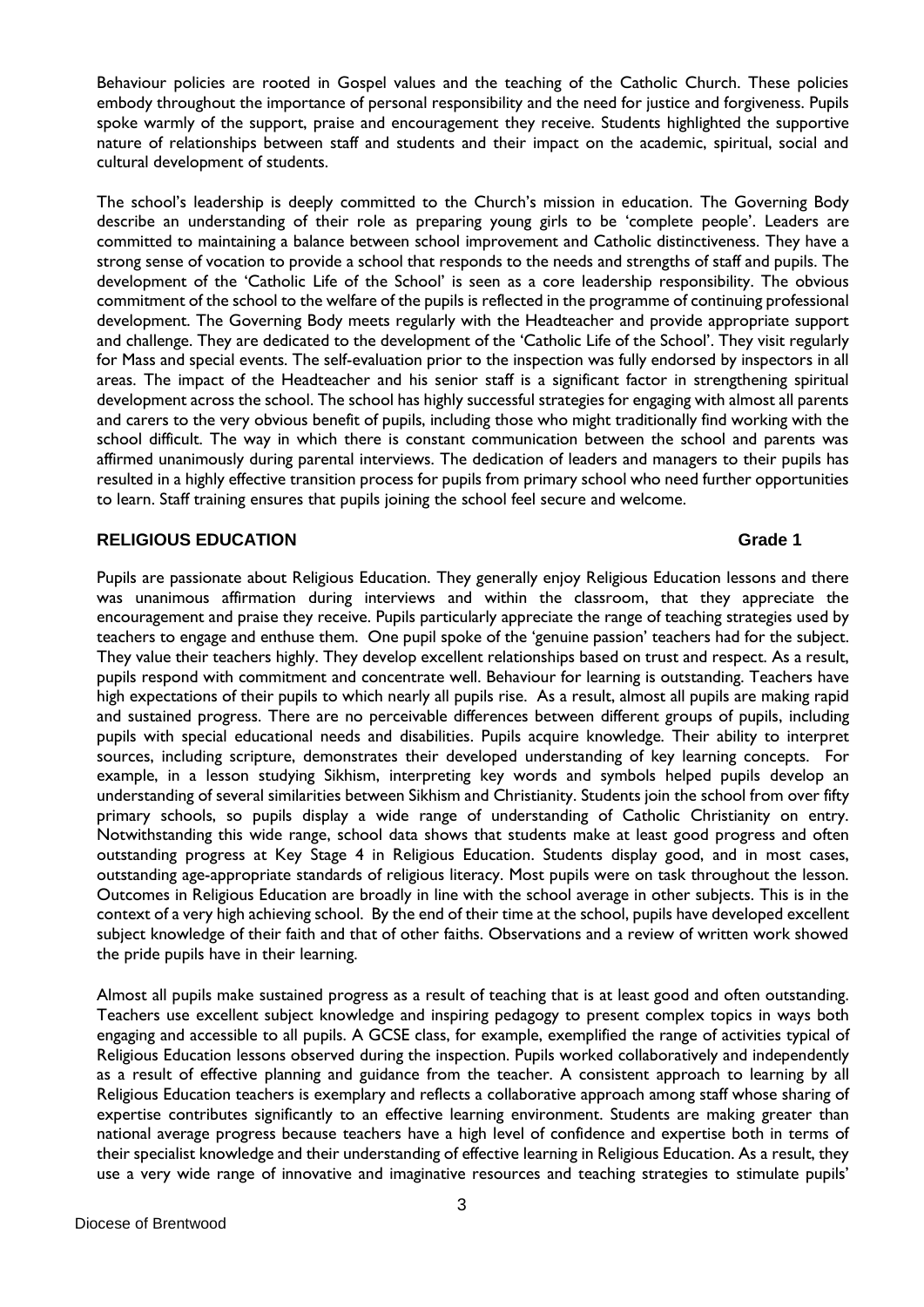active participation in their learning and so secure outstanding progress. Lessons are planned and taught in accordance with the scheme of work, taking account of pupils' prior learning and achievement. Assessment at key stage 3 is undertaken in line with school policy. It effectively uses criteria focused on skill development which will promote the skills needed for GCSE Religious Studies. The moderation of work at all key stages is regarded as a key strategy for enhancing student progress. These were characterised by knowledgeable teachers who were passionate about the subject and inspired pupils to commit to learning. The pace and structure of lessons ensured that pupils were happy to engage and achieve. Questioning is used skilfully to promote understanding and further reflection.

Leaders and Governors ensure the curriculum fulfils the content requirements of the Religious Education Curriculum Directory. Governors understand that the curriculum allocation at KS3 does not yet meet these requirements. The School's Self Evaluation is honest and accurate and reflects the pride the school has in the success of Religious Education, particularly for disadvantaged pupils. Leaders and Governors are ambitious for improving outcomes in Religious Education further. Governors are effective in their role in both supporting and challenging the Senior Leaders. They are kept fully informed through the Governors' Chaplaincy Committee that is active in monitoring standards of teaching and learning. Headteacher reports and regular participation in departmental reviews by Governors ensure an understanding of the strengths of teaching and learning and areas for further development. The Headteacher is committed passionately to promoting the pivotal role of the Religious Education department in this outstanding Catholic school. This was evidenced during the inspection in discussions with him and Governors. His tangible support constitutes confirmation that his promotion of the Religious Education department goes beyond public rhetoric. Leadership of Religious Education inspires confidence and whole-hearted commitment from pupils and colleagues. As a result of the Head of Department's experience and expertise, Religious Education has a very high profile in the life of the school and has a profound impact on the moral and spiritual development of pupils. Leadership of Religious Education focuses relentlessly on improving teaching and learning in Religious Education, resulting in teaching that is likely to be outstanding and at least consistently good. Attainment and progress are monitored following assessments. There is detailed evidence of rigorous tracking of pupils' learning. The Head of Department meets with senior leaders to analyse data and plan for appropriate challenge and support for targeted pupils.

### **COLLECTIVE WORSHIP Grade 1**

Acts of worship engage all pupils' interest and inspire in them deep thought and heartfelt response. There is a palpable enthusiasm for Collective Worship, reflected in the quality of prayerful silence and the depth of participation in community prayers. Students respond reverently and respectfully to daily opportunities to experience and participate in prayer and worship. Visiting clergy confirmed the Inspectors' findings that pupils respond with reverence and respect in acts of worship. During the inspection, an assembly was marked by an atmosphere of reverence, respect and active engagement on the part of students. Pupils understand the importance of prayer and express the centrality of it in their lives. They are involved in preparing liturgies and are keen to be involved in reading, serving and singing. As they move through the school, pupils are increasingly taking responsibility for choosing and preparing resources, planning and the delivery of prayerful worship experiences. Pupils are keen to lead prayers and to write their own prayers. They respond with sincerity when invited to pray for special intentions. They participate through prayer, reading, serving and singing. Pupils have a very good understanding of the Church's liturgical year, its seasons and feasts. The experience of living and working in a praying community has had a profound and visible effect on the development of all pupils, irrespective of ability or faith background. In the assemblies and services that took places during the inspection, pupils were engaged in preparing and leading. The school acknowledges that developing chaplaincy across the school is an area for development.

Collective Worship is central to the life of the school for staff and pupils, whatever their own particular faith. It forms the heart of every school celebration. It is not something added on to the day. Pupils are confident in celebrating their differences and act with integrity when praying together. Each day starts with prayer and Collective Worship, whether in the form class, or assemblies. The well-appointed school chapel is a feature of the school and is always open to the community for prayer and reflection. During the inspection, a studentled prayer group discussed the impact of God in the lives of pupils and their families. Pupils spoke openly about their faith journey and the importance of recognising their need for God. Mass for the whole school is celebrated each term and on all Holy Days of Obligation. Thus pupils and teachers are able to enjoy the annual